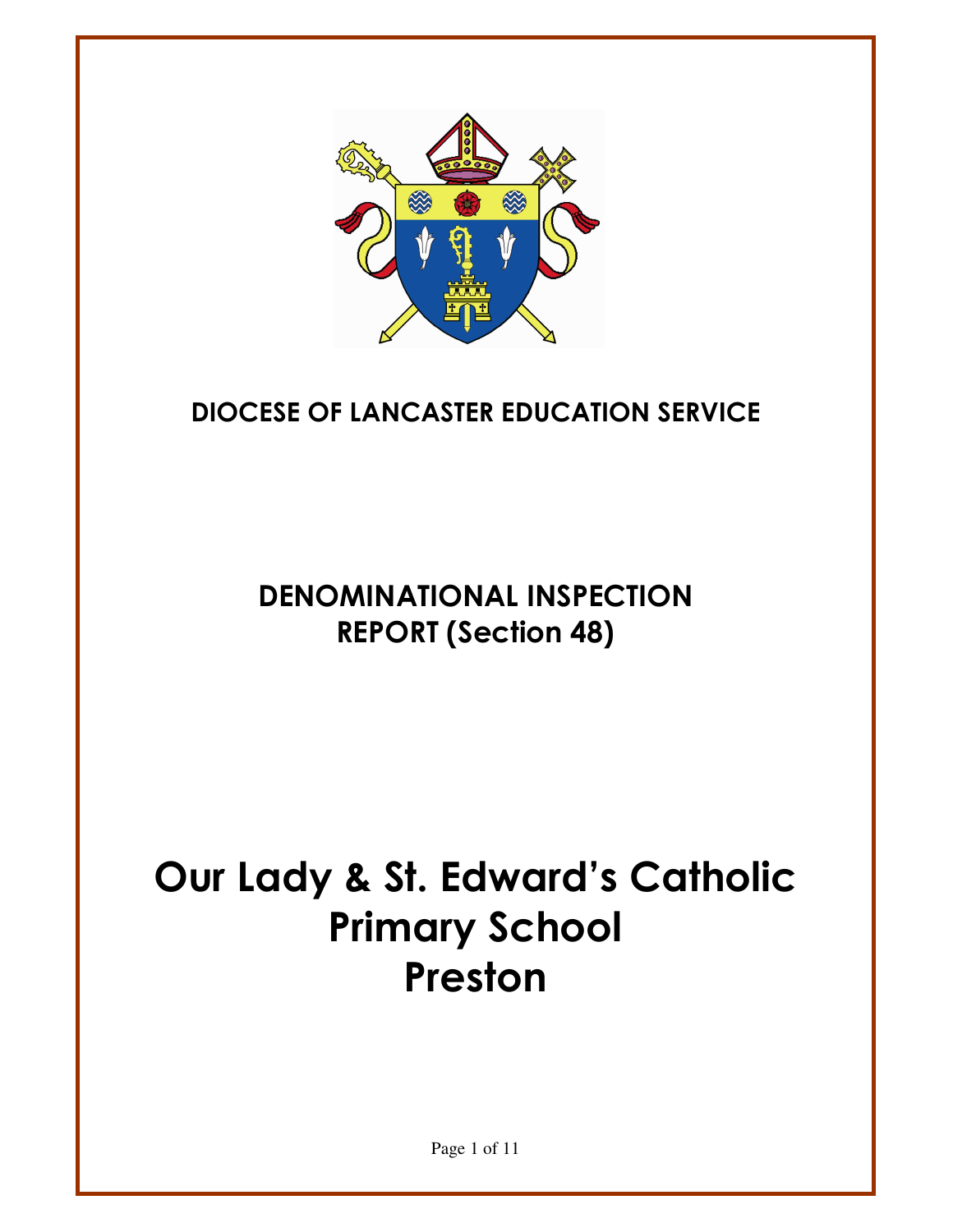#### **DENOMINATIONAL INSPECTION REPORT (Section 48)**

on

## THE CATHOLIC LIFE OF THE SCHOOL **AND RELIGIOUS EDUCATION**

| School:                    | Our Lady and St. Edward's Catholic Primary School           |
|----------------------------|-------------------------------------------------------------|
| <b>Address:</b>            | Lightfoot Lane<br>Fulwood<br>Preston<br>PR <sub>2</sub> 3LP |
| <b>Telephone Number:</b>   | 01772862305                                                 |
| <b>Email Address:</b>      | bursar@ourlady-st-edwards.lancs.sch.uk                      |
| <b>School URN:</b>         | 119579                                                      |
| <b>Headteacher:</b>        | Mrs Karen Woods                                             |
| <b>Chair of Governors:</b> | Mrs Hilary Smith                                            |
| Lead Inspector:            | Mrs Jacqueline Hampson                                      |
| <b>Team Inspector:</b>     | Mrs Angela Hill                                             |
| <b>Date of Inspection:</b> | 3rd December 2014                                           |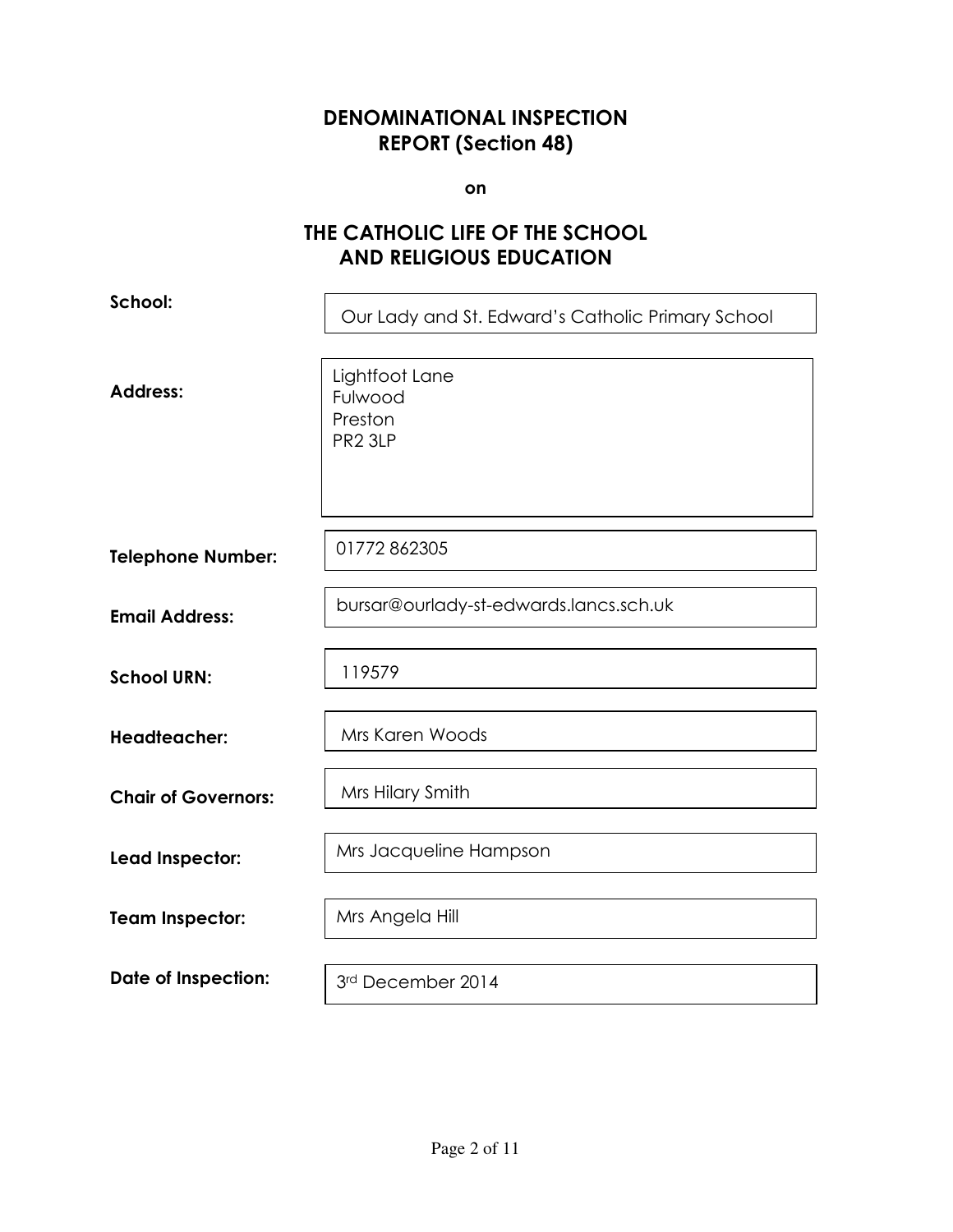#### **INFORMATION ABOUT THE SCHOOL**

Our Lady and St Edward's Catholic Primary School is an average sized primary school in the Diocese of Lancaster. The school serves the parish of Our Lady and St Edward in Fulwood, Preston. There are currently 205 learners on roll, of whom approximately 78% are baptised Catholic.

Very few pupils come from disadvantaged backgrounds. 20% of pupils are from minority ethnic groups. The proportion of pupils with learning difficulties and/or disabilities is lower than the national average but can vary considerably between cohorts.

Since the last inspection there have been some significant staff changes including five new members of the teaching staff and the appointment of a new headteacher in September 2014.

|                                        | <b>YR</b> | <b>Y1</b> | <b>Y2</b>      | Y3             | Υ4 | Υ5       | Y6            | Total |
|----------------------------------------|-----------|-----------|----------------|----------------|----|----------|---------------|-------|
|                                        |           |           |                |                |    |          |               |       |
| Number on roll                         | 28        | 29        | 30             | 30             | 32 | 30       | 26            | 205   |
| Catholics on roll                      | 18        | 21        | 28             | 24             | 20 | 24       | 24            | 159   |
| <b>Other Christian</b><br>denomination | 2         | 5         | 0              | $\overline{2}$ | 3  |          | 0             | 13    |
| Other faith background                 | 5         | 3         | $\mathcal{P}$  | 4              | 7  | 3        | $\mathcal{P}$ | 26    |
| No religious affiliation               | 3         | $\Omega$  | 0              | $\Omega$       | 2  | 2        | 0             |       |
| No of learners from ethnic<br>groups   | 9         | 6         | $\overline{2}$ | 6              | 9  | 7        | 2             | 41    |
| <b>Total on SEN Register</b>           | $\Omega$  | $\Omega$  |                | $\Omega$       | 3  | $\Omega$ | 0             | 4     |
| Total with Statements of<br><b>SEN</b> |           |           |                |                |    |          |               |       |

| Exclusions in last | Permanent | Fixed term |  |
|--------------------|-----------|------------|--|
| academic vear      |           |            |  |
| Index of multiple  |           |            |  |
| deprivation        |           |            |  |

| <b>PARISHES SERVED BY THE SCHOOL</b> |              |
|--------------------------------------|--------------|
| Name of Parish                       | No of Pupils |
| Our Lady and St. Edward's            |              |
|                                      |              |

| <b>TEACHING TIME FOR RE</b> |     | $\mathbf{v}$ | $\mathbf{v}$ | $\mathbf{v}$ | Υ4  | Υ5 | Y6 | Total |
|-----------------------------|-----|--------------|--------------|--------------|-----|----|----|-------|
| Total teaching time (Hours) |     |              |              | ں ،ے         | 2.J |    |    |       |
| % of teaching time          | '0% | 0%           | 0%           | 0%           | 0%  | 0% | 0% | 0%    |

| <b>TEACHING TIME FOR ENGLISH</b> |     |     |     |     | Y4  | Υ5  |     | Total |
|----------------------------------|-----|-----|-----|-----|-----|-----|-----|-------|
| Total teaching time (Hours)      |     |     |     |     |     |     |     | 35    |
| % of teaching time               | 20% | 20% | 20% | 20% | 20% | 20% | 20% | 20%   |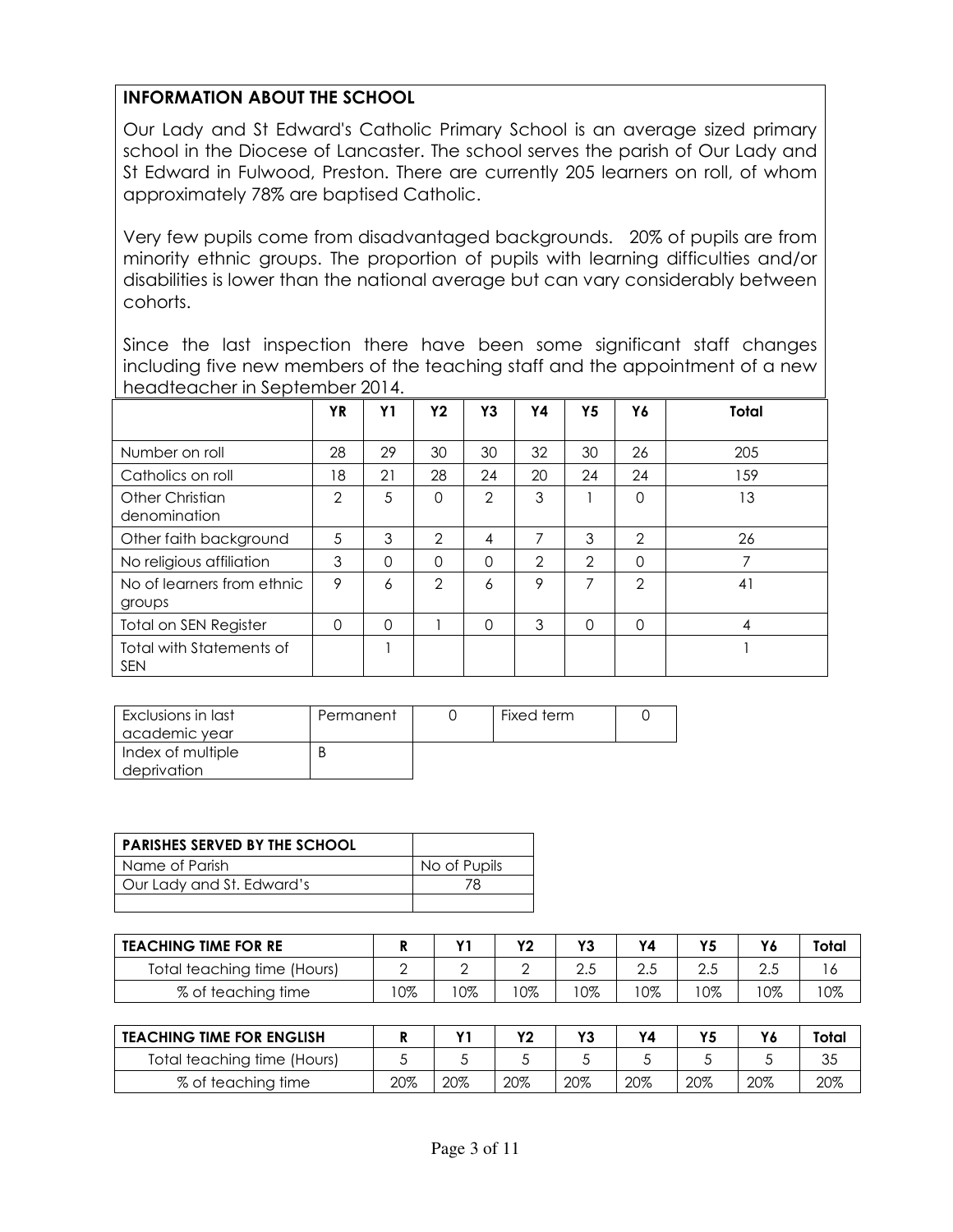| <b>TEACHING TIME FOR MATHS</b> |     |     | vn  | Y3  | Υ4  |     | Y6  | Total |
|--------------------------------|-----|-----|-----|-----|-----|-----|-----|-------|
| Total teaching time (Hours)    |     |     |     |     |     |     |     | 35    |
| % of teaching time             | 20% | 20% | 20% | 20% | 20% | 20% | 20% | 20%   |

| <b>STAFFING</b>                                  |         |
|--------------------------------------------------|---------|
| <b>Full-time teachers</b>                        | 7       |
| Part-time teachers                               | 2       |
| Total full-time equivalent (FTE)                 | 8       |
| Classroom Support assistants                     | $12 \,$ |
| Percentage of Catholic teachers FTE              | 87%     |
| Number of teachers teaching RE                   | 8       |
| Number of teachers with CCRS or<br>equivalent    | 4       |
| Number of teachers currently<br>undertaking CCRS |         |
| Chaplaincy staffing                              | N/A     |

| <b>ORGANISATION</b>        |    |
|----------------------------|----|
| Published admission number | 30 |
| Number of classes          |    |
| Average class size KS1     | 29 |
| Average class size KS2     |    |

| <b>EXPENDITURE (£)</b>                                  | Last financial<br>year<br>2013-14 | Current<br>financial year<br>2014-15 | <b>Next financial</b><br>year<br>2015-16 |
|---------------------------------------------------------|-----------------------------------|--------------------------------------|------------------------------------------|
| Total expenditure on teaching and learning<br>resources | 11,500                            | 11,800                               | 12,150                                   |
| RE Curriculum allowance from above                      | 2,400                             | 2.450                                | 2,500                                    |
| English Curriculum allowance from above                 | 3,000                             | 1.200                                | 1,500                                    |
| Total CPD budget                                        | 4,800                             | 5,000                                | 5,100                                    |
| RE allocation for CPD                                   | 500                               | 515                                  | 530                                      |

#### How the school has developed since the last inspection

Since the last inspection, a new baseline has been introduced, so that leaders can identify children's knowledge and understanding of the Catholic faith on entry to the school. As a result, teachers' planning for RE takes account of prior knowledge and learning from the moment children enter school. This baseline gives a starting point from which to measure pupils' progress in RE.

Pupils now have targets in their RE books, in the form of the five strands of the attainment targets for RE.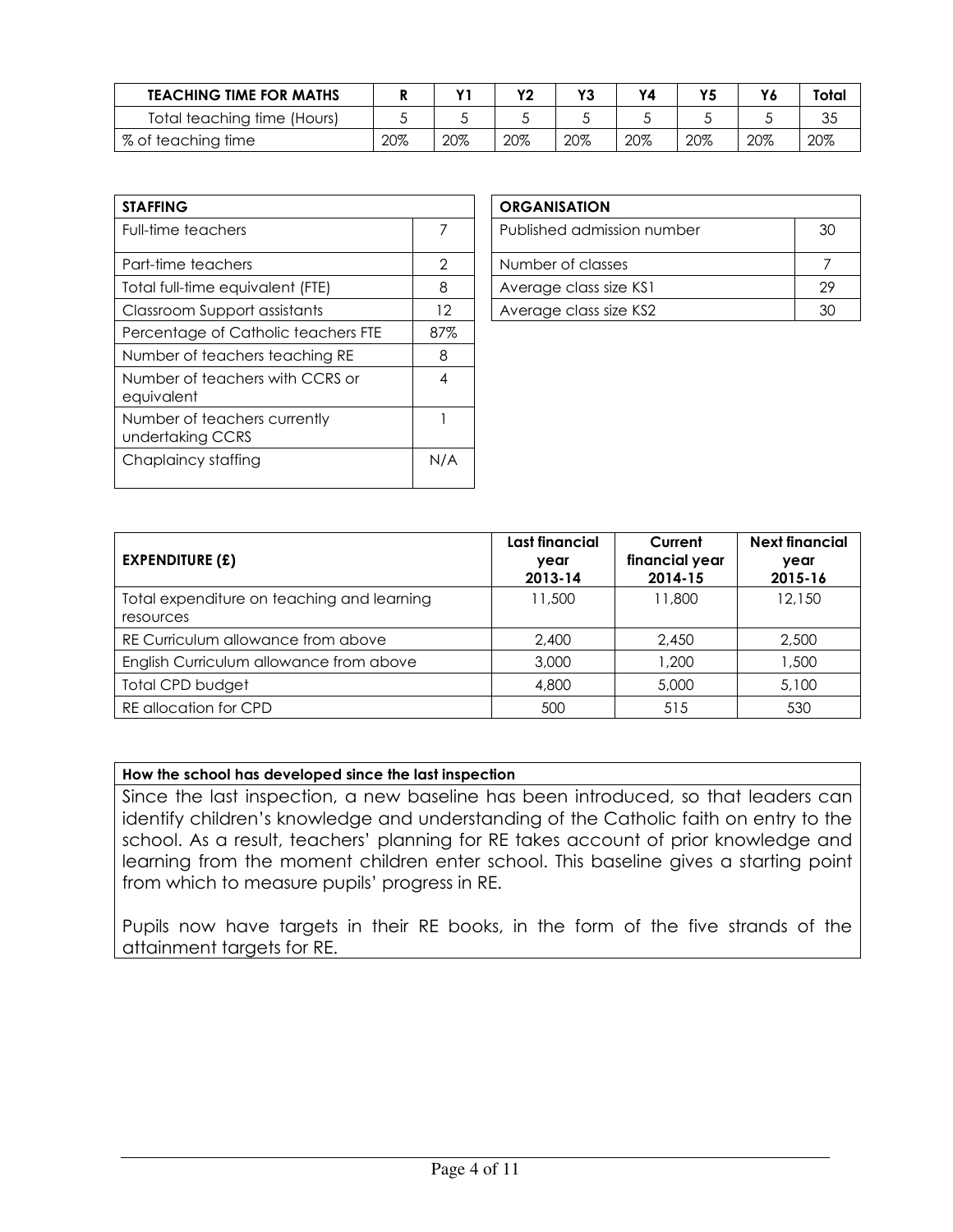## **INSPECTION JUDGEMENTS**

## **OVERALL EFFECTIVENESS**

**CATHOLIC LIFE** 

**RELIGIOUS EDUCATION** 



#### **KEY FINDINGS**

Our Lady and St Edward's is a very good Catholic school, with many outstanding features. All staff, governors and children are committed to the Church's mission in education. The Catholic identity and ethos of the school is very strong and evident from the moment visitors enter. Display is excellent and is a true celebration of the learning experiences of the pupils, particularly in curriculum RE. Pupils have extremely positive attitudes to learning: they enjoy coming to school and speak of it as a place 'where everyone is made to feel welcome'.

A strong feature of the school is the extent to which pupils have the opportunity to contribute to many aspects of its Catholic life, and the impact this has on their own lives. For example, in addition to the many fundraising activities in school, many pupils are involved in activities which benefit others in the community and beyond. Pupil participation in, and leadership of, the prayer and liturgical life of the school is excellent: they are able to discuss their own beliefs with confidence.

The new headteacher ensures that there is a clear, shared vision, understood by all involved with the school. Leaders and managers speak of 'being the Body of Christ, acting as messengers of Gospel values.' Staff, governors and pupils speak of the sense of 'belonging' they have to this fully inclusive and welcoming faith community.

Christ is at the centre of every aspect of the school. Due to the commitment and drive of the headteacher and the governing body, more than half of the teaching staff have completed, or are studying for, the Catholic Certificate in Religious Studies (CCRS). Governors are eager to extend this development opportunity to all staff, including those new to the school.

Outcomes for pupils are excellent in curriculum RE, with no significant variation between any major groups. The vast majority of pupils make at least expected progress from average starting points and attainment is high. Pupils speak with confidence about their RE lessons and are able to reflect on their learning and its impact on their lives.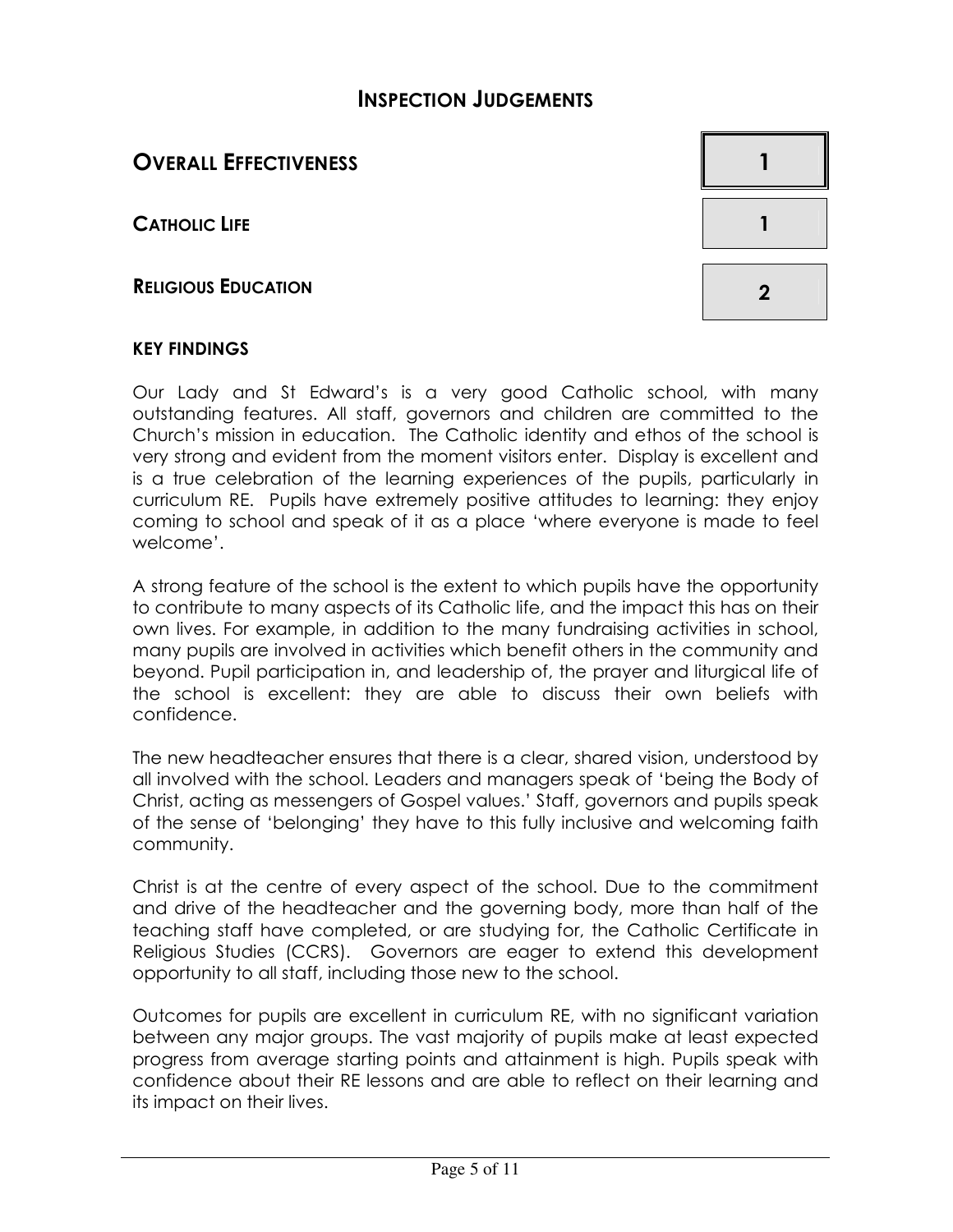The new headteacher has begun to work with the RE subject leader to analyse data on pupil progress and attainment and they are now in a position to monitor and tackle any underachievement in RE.

Teaching is good and is effective in enthusing pupils and is ensuring that they learn well. Teachers focus their planning on meeting the needs of all pupils and on raising standards. A system for marking introduced last year helps pupils reflect on their work and understand how to improve. Leaders recognise that this needs to be continued to be fully effective.

#### WHAT THE SCHOOL NEEDS TO DO TO IMPROVE FURTHER

To improve further the school needs to:

- Continue to develop the provision for curriculum RE by:
	- Ensuring that the system for marking is fully implemented by all teachers so that there is consistency of practice across the whole school.
	- Developing existing creative approaches to teaching with all staff to cover the requirements of the Religious Education Curriculum Directory (RECD.)
- Further develop the leadership and management of RE by:
	- Embedding monitoring procedures to improve outcomes for pupils.
	- Including specific timescales for completion in the RE action plan.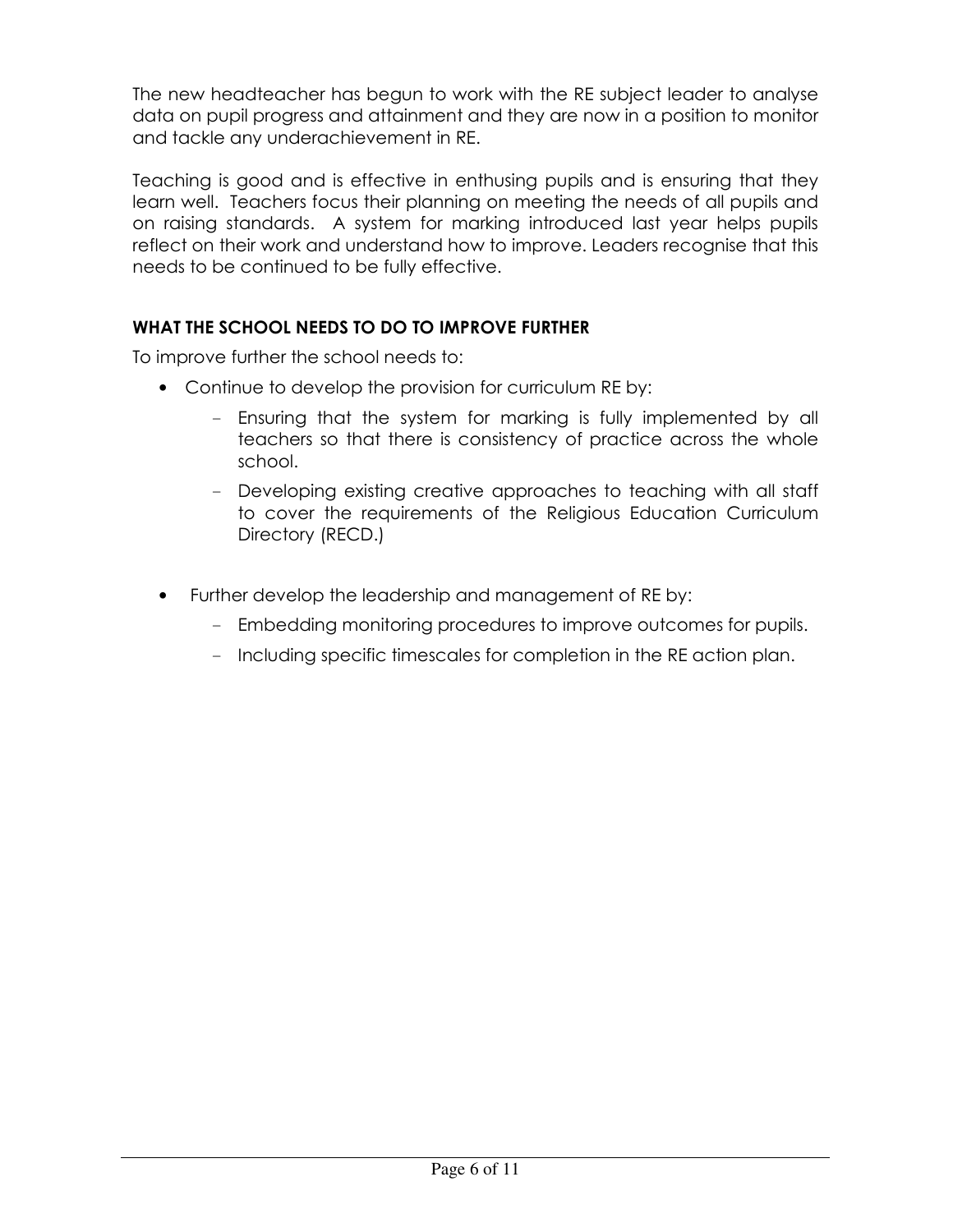# **PART A: CATHOLIC LIFE**

#### THE CATHOLIC LIFE OF THE SCHOOL

- The extent to which pupils contribute to and benefit from the Catholic Life of the school
- How well leaders and managers promote, monitor and evaluate the provision for the Catholic Life of the school
- The quality of provision for the Catholic Life of the school

Inspection confirms the school's judgement that pupils make an outstanding contribution to the Catholic life of the school.

Pupils regularly lead and take responsibility for shaping activities with a religious character, for example when leading prayer, taking part in Mass, serving on the altar and engaging in activities to benefit others.

Leaders recognise that 'pupils have an outstanding awareness of their duty as a member of the Catholic/school family towards serving others in the local and global community'. The work done in school, including supporting the people of Kalomo in Zambia, has an outstanding impact on the pupils' lives and on their spiritual, moral, social and cultural development. They are alert to the needs of others and seek justice for all within and beyond the school community. For example, during inspection, pupils spoke of the work they do beyond their school life, supporting charities and local hospices.

Pupils have an excellent knowledge and understanding of the liturgical year. They understand the importance of key celebrations throughout the liturgical year and share these with the parish and school community.

During inspection, pupils in lower Key Stage 2 planned and led prayer in class, on the theme of forgiveness. They had been supported by staff to select a hymn and a prayer which enabled their peers to reflect on the need for forgiveness during Advent. Across the school, during inspection, pupils showed great reverence and respect during times of prayer and reflection. For example, during a liturgy for reconciliation during Advent, children listened to scripture, prayed reverently and reflected during times of silence.

Some pupils are part of the newly formed Faith group. In addition to meeting with the headteacher to listen to scripture and pray, they are able to make suggestions to enhance the Catholic life of the school. During inspection, one member of the Faith group spoke of how he had seen the need for a place for pupils to go and pray and requested a bench and kneeler in a quiet area.

Pupils confidently share their beliefs and understanding of their own and others' faith. They have a strong sense of personal worth, whilst showing genuine

 $\mathbf{1}$  $\mathbf{1}$  $\mathbf{1}$ 

 $\mathbf{1}$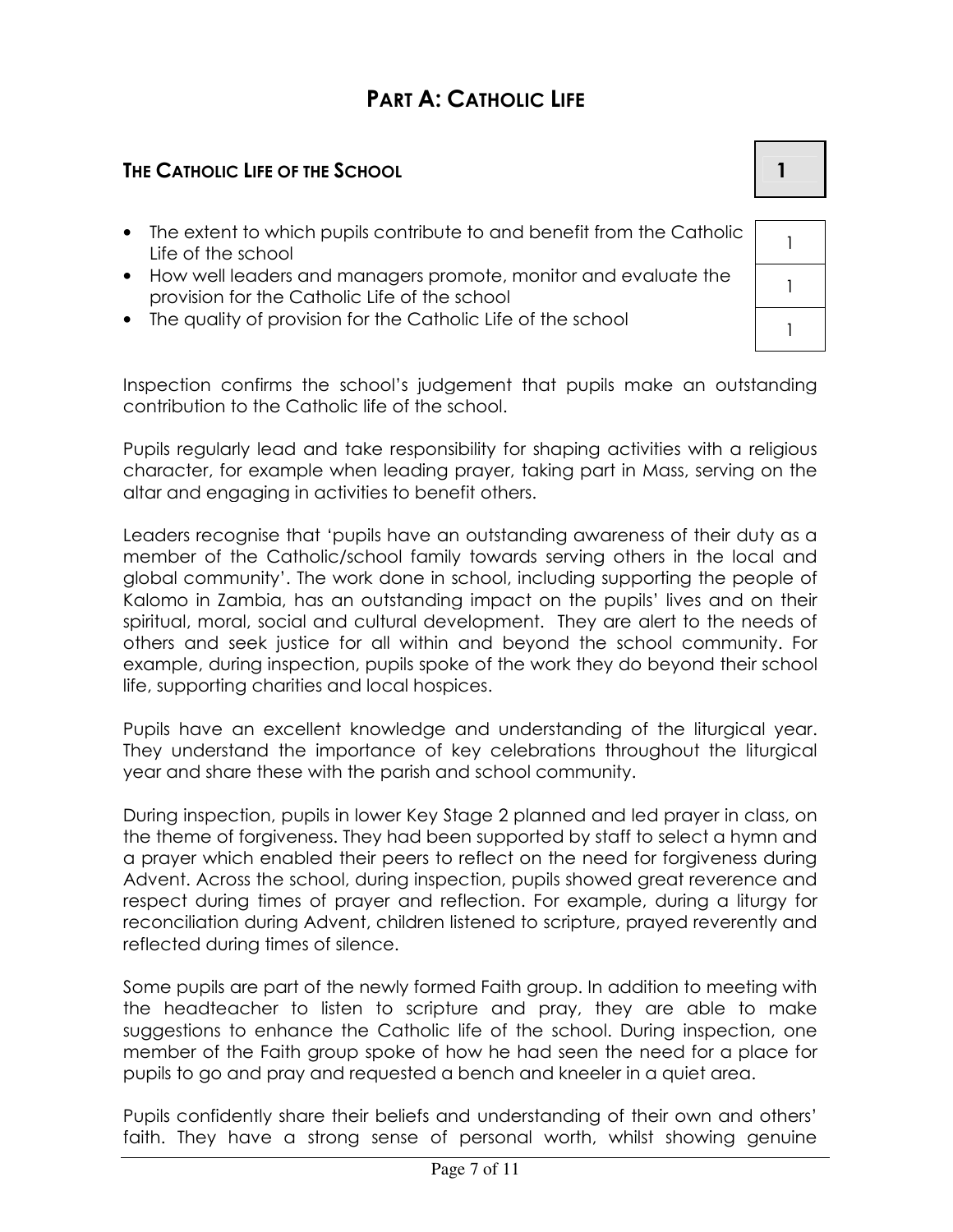openness to and acceptance of others. During inspection pupils from other faiths spoke of how they are able to discuss their faith with their peers. They said they feel confident doing this as their school 'welcomes all faiths'.

The school's self-evaluation of the leadership and management of its Catholic life are outstanding and inspection confirms this.

The promotion of Catholic values and principles by leaders and managers is outstanding. Governors make a significant contribution to the Catholic life of the school and are ready to challenge as well as to support where necessary. They ensure the Catholic mission of the school is at the heart of all school life. This underpins their work and quides them in appointing staff, evaluating the work of the school and in ensuring the best possible outcomes for pupils.

Governors are committed to ensuring that staff are supported in developing their knowledge and understanding of the faith, to enable all staff to contribute significantly to the Catholic life of the school. All meetings in school begin with a prayer and annually staff and governors attend a special Mass.

The headteacher is new to post; she leads by example, ensuring gospel values are at the heart of her work, promoting a culture of care and concern in school. She is passionate about the Catholic mission of the church in education and inspires staff and children, ensuring that Christ is present in every personal interaction. In her first term, she has worked tirelessly with the school leaders, including the RE governor and the RE subject leader, to ensure that everyone feels a sense of belonging to this faith community.

The quality of provision for the Catholic life of the school is outstanding: governors are committed to ensuring all staff are skilled, knowledgeable and confident members of the school community. More than half of the teaching staff have gained, or are studying for the Catholic Certificate in Religious Studies (CCRS) and governors and the headteacher have plans to extend this training opportunity to newer members of staff.

All in school are helped to grow in faith, make the most of their abilities and become the best that they can be. Through the commitment of all those in school to its Catholic mission, pupils are encouraged to know about, value and experience the call to, and action for, justice. They recognise that each of them has a calling to Jesus, to do kind and charitable works and helping those in need.

The prayer and liturgy of the Catholic Church are given a high profile in school. Adults associated with the pupils' home life are encouraged to participate in the Catholic life of the school. For example, during the month of October, each child took home some rosary beads, with written prayers for their families.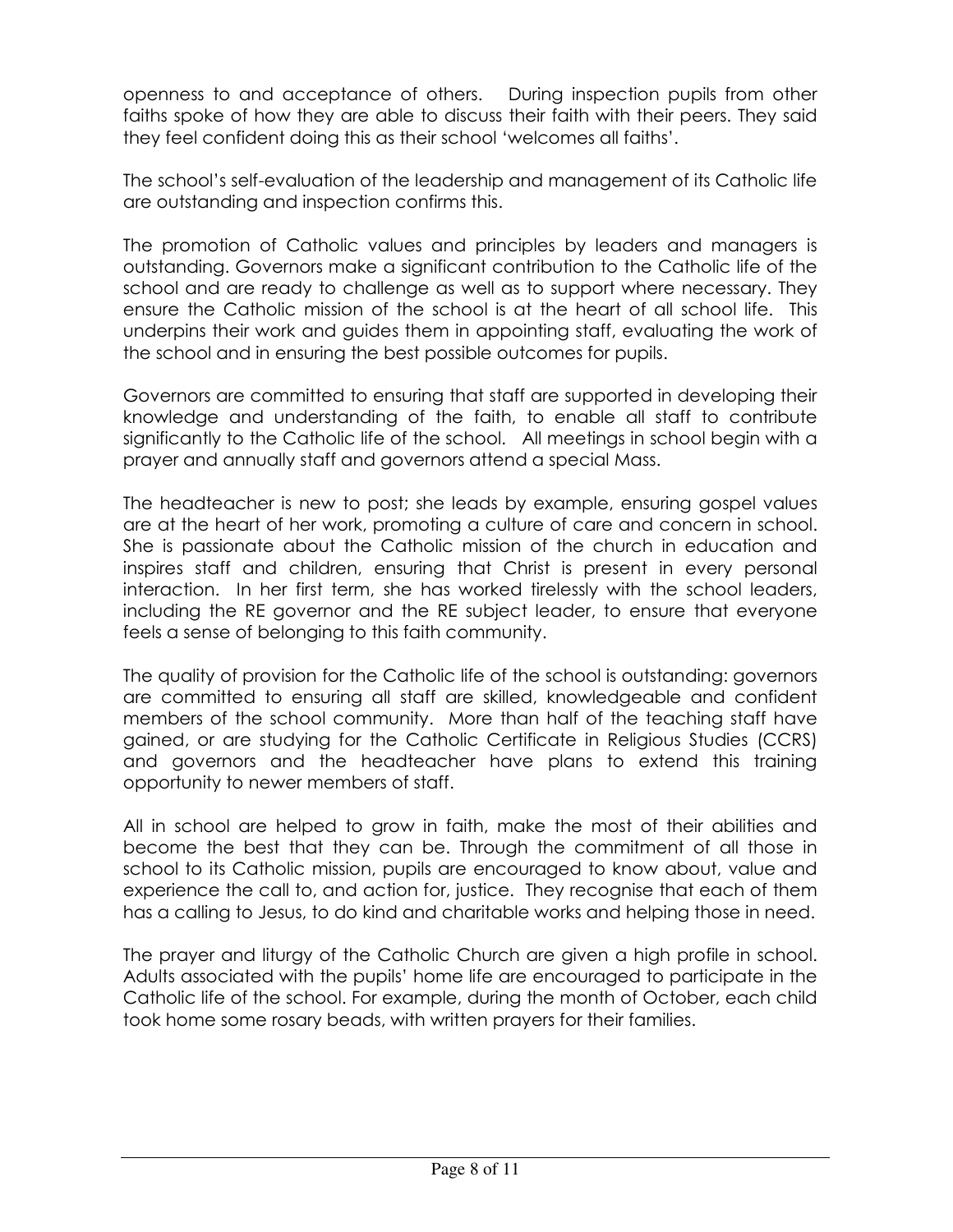# **PART B: RELIGIOUS EDUCATION**

#### THE QUALITY OF RELIGIOUS EDUCATION

- How well pupils achieve and enjoy their learning in Religious Education
- How well leaders and managers monitor and evaluate the provision for Religious Education
- The quality of provision in Religious Education

Inspection confirms the schools self-evaluation that the extent to which pupils enjoy and achieve in Religious Education is outstanding.

Pupils enjoy RE, have extremely positive attitudes towards their learning and are religiously literate. They are enthusiastic and are able to remain on task when working independently. They have an excellent knowledge of the central truths of the Catholic faith and are able to express them. For example, when discussing the school's mission statement, a pupil in upper Key Stage 2 used his knowledge of the Beatitudes to show how the mission is a vision for a way of life, following Christ's footsteps. During the inspection pupils spoke of their enjoyment of learning about the Catholic faith and the religious beliefs of others. Those from other faith backgrounds say they are able to share their beliefs with their peers.

Baseline data shows that the majority of pupils have average starting points on entry to school. The school has thoroughly monitored the progress and attainment of all groups of pupils. Analysis of data for the last three years shows that standards of attainment in RE are high across the school and at least in line with the high standards in English at the end of Key Stage 2. Almost all pupils, including boys and girls, Catholics and those other than Catholic and pupils with special educational needs and/or disabilities (SEND) across the school, make at least expected progress and a significant number make more than expected progress.

The school judgement is that leadership and management of the RE curriculum are good: inspection confirms this judgement and adds that some aspects are outstanding.

The headteacher has a very accurate picture of the quality of monitoring and evaluation of RE and is clear about the improvements needed. Strategies for monitoring, assessing and tracking are in place and are beginning to have a positive impact on pupils' learning, progress and standards. Leaders recognise the need for these monitoring procedures to continue to develop until they are firmly embedded. The headteacher and the RE subject leader have carried out a thorough analysis of data and devised an action plan which identifies key areas for improvement. Adding specific timescales to this action plan will assist governors in monitoring the impact of specific actions on the outcomes for pupils.

| $\mathbf{I}$   |  |
|----------------|--|
| $\overline{2}$ |  |

 $\overline{2}$ 

 $\overline{2}$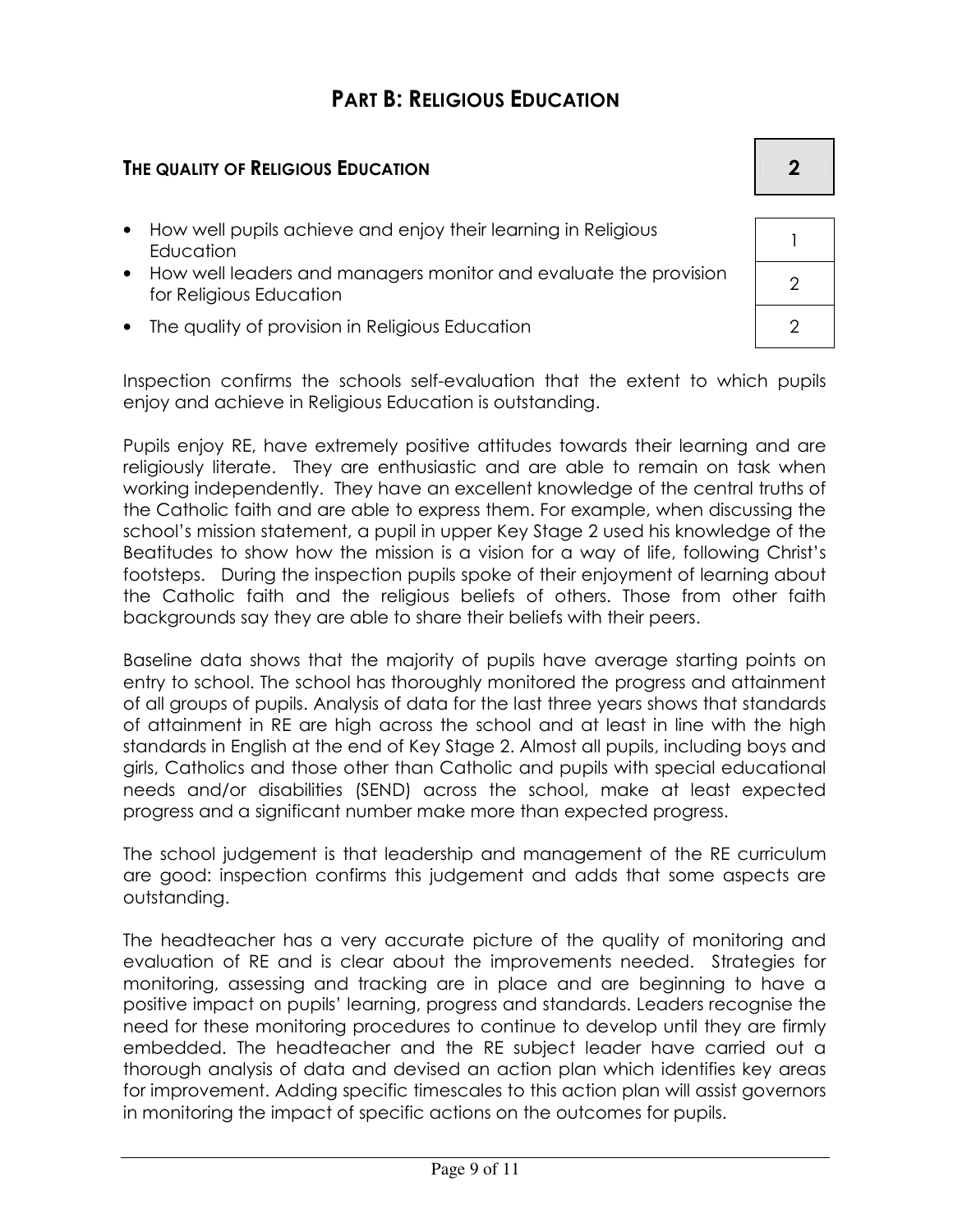The RE subject leader is passionate about her role in school and shares the headteacher's vision of how good the provision for RE can be. She provides effective support for staff in the delivery, resourcing and assessment of the subject. Staff value the support they are given from both the RE subject leader and from the headteacher. The RE subject leader maintains a useful portfolio of assessed pieces of work which have been moderated by Diocesan colleagues.

The school judges that the quality of provision in Religious Education is good: inspection confirms this, adding that some aspects are excellent.

Teachers' planning for RE ensures that lessons build on prior learning and meet the needs of all pupils. Teachers are beginning to use the Religious Education Curriculum Directory as a useful starting point and they are becoming confident in using more creative approaches, for example, all pupils were involved in a World War I project which had a strong RE focus. The pupil outcomes, including work displayed, were very good. Some teachers feel that this creative approach to teaching RE 'has added depth and relevance to the RE curriculum.' The curriculum meets the requirements of The Bishops' Conference and of all pupils. It is responsive to the context and variation of faith backgrounds in the school population.

Teaching is effective in ensuring that pupils maintain enthusiasm about their learning and make good progress in both attainment targets (ATs): ATI (learning about religion) and AT2 (learning from religion). In a lesson observed in Key Stage 1, which was clearly built on prior learning, the teacher made good use of questioning to extend pupils' learning.

In a Key Stage 2 lesson, pupils were helped to develop their religious vocabulary and guided to use it in their answers. Across the school, there is good evidence of tasks being planned to meet the different pupil needs and, as a consequence, they enable almost all pupils to make good progress.

Display is excellent and is used well by teachers to reflect learning and to provide support for children in their RE lessons.

The marking of pupil's work in RE is generally good; teachers guide their pupils to reflect on how well they have done and what they need to do in order to improve further. The headteacher recognises that, in order to be effective in helping all pupils to measure their own progress and improve their work, there should be greater consistency of practice in marking across the whole school.